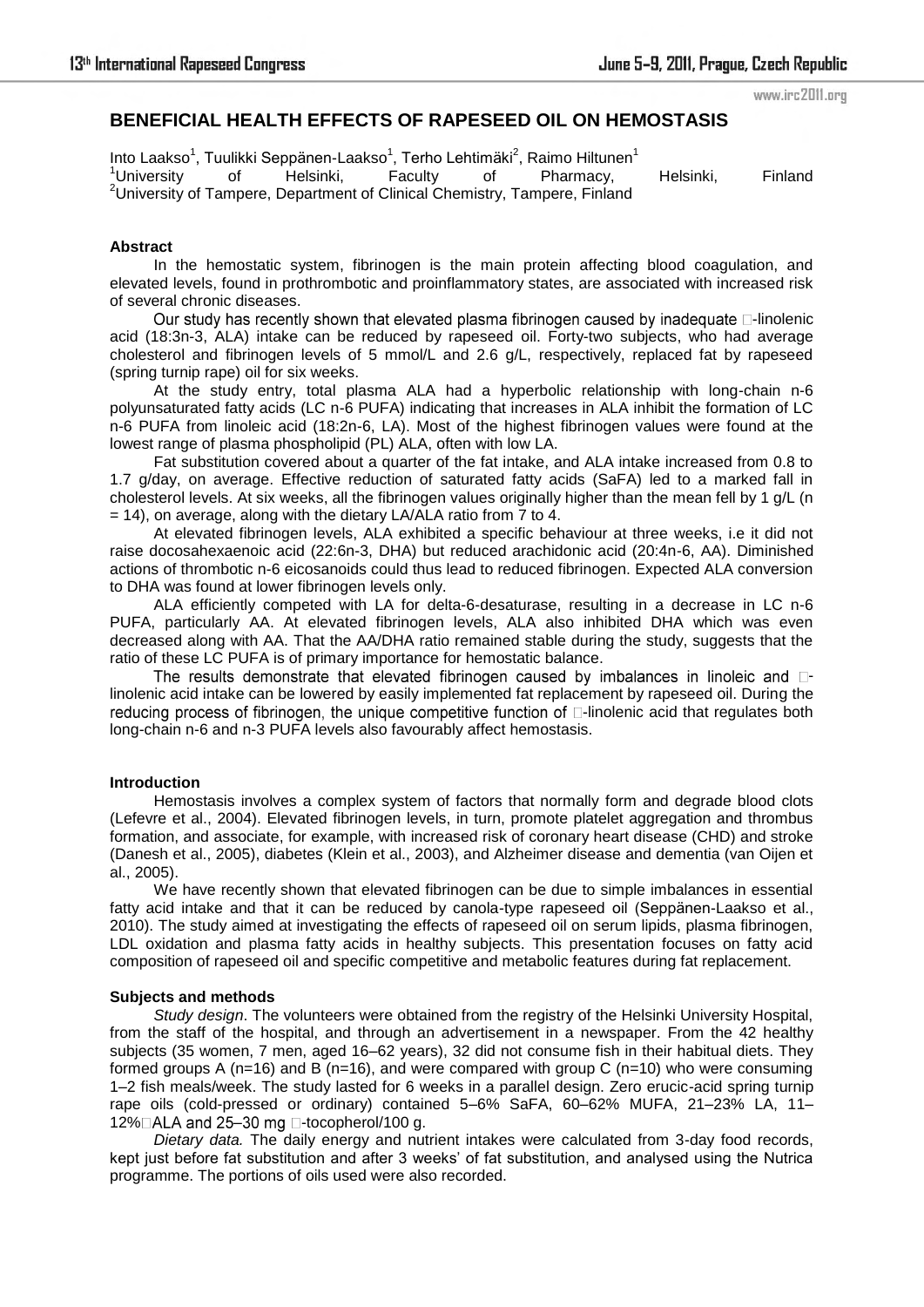#### www.irc2011.org

*Blood sampling.* Fasted plasma samples for lipid, fibrinogen and fatty acid analyses were taken before fat substitution, at 3 weeks, and at the end of the study (6 weeks). Blood samples for LDL oxidation studies were taken at the baseline and at 6 weeks.

*Copper-induced oxidation and radical scavenging capacity of LDL.* In studying the LDL oxidation susceptibility *in vitro*, the lagtime of oxidation, the rate of the propagation phase (oxrate) and the maximum level of conjugated dienes (MaxCD) were measured. In addition, the total peroxyl radical scavenging capacity of LDL (TRAP) was determined.

*Plasma fatty acids.* Total plasma and plasma phospholipid (PL) fatty acid compositions were analysed by gas chromatography (Seppänen-Laakso et al., 2002).

*Statistical methods.* Baseline comparisons were made by ANOVA or by the unpaired t-test, while paired t-test or ANOVA were used to study the changes within the groups. Pearson correlation and regression analyses were done to study the relationships between plasma fatty acids and lipids, lipid oxidation markers and fibrinogen.

### **Results and Discussion**

*Plasma lipids and lipid oxidation.* Before fat substitution, the subjects normally used margarine, cheese and/or butter on bread in their habitual diets. There were no between-group differences in nutrient intakes, serum lipid and plasma fibrinogen levels, or the lagtime of LDL oxidation and oxrate (Seppänen-Laakso et al., 2010).

RSO substitution (mean dose 16 ml/d) significantly changed dietary fat composition, *i.e.* decreased SaFA and increased ALA, LA and MUFA. Individual data showed that the fall of 2-7%-units in total plasma SaFA was related to that in serum cholesterol (0.5-1.0 mmol/L).

The effects on LDL oxidation were minor, and the lagtime shortened in group B only (3.6 min; p < 0.01), which could be also enhanced by increases in AA and DHA due to LA and ALA metabolism, respectively. During fish oil supplementation, the reduction of lagtime usually indicates clearly higher oxidation susceptibility of LDL (Pedersen et al., 2003).

 *Competitive interactions.* Already early animal studies on liver lipids reported that the metabolism of the main unsaturated fatty acids favor the substrates in the order linolenate > linoleate > oleate (Mohrhauer and Holman 1963). In human fatty acid metabolism, ALA and LA metabolism also occur in the order of their unsaturation degree, rather than abundance. The prior conversion of ALA during RSO substitution can appear as clearly higher increases in LC n-3 PUFA compared to LC n-6 PUFA (Seppänen-Laakso et al., 1992, 2002).

Further basic functions include competitive inhibition by dietary ALA of the conversion of LA to AA (Mohrhauer and Holman 1963), leading to decreased amounts of substrate available for eicosanoid production (Budowski and Crawford, 1985). Among the LC n-3 PUFA, the competing eicosanoid precursor, eicosapentaenoic acid (EPA), in turn, inhibits the production of n-6 eicosanoids from AA (Crawford 1983). Thus, both n-3 PUFA, C18 (ALA) and C20 (EPA), can suppress the effects of AA (Schema 1).

 ALA is the first n-3 PUFA that controls LA metabolism by inhibiting the ∆6-desaturase step (Schema 1). A significant decrease in AA in plasma PL was earlier found when low ALA (2%) margarines were replaced by RSO. In this study, the decreases of 1-2%-units in PL LC n-6 PUFA, especially AA, were predominant (Seppänen-Laakso et al., 1993, 2010).

| Suppression by $\alpha$ -linolenic acid (18:3n-3)                                                                                                                                  |               | Il Suppression by EPA (20:5n-3) |       |
|------------------------------------------------------------------------------------------------------------------------------------------------------------------------------------|---------------|---------------------------------|-------|
| Linoleic acid $\rightarrow$ 18:3n-6 $\rightarrow$ 20:3n-6 $\rightarrow$ Arachidonic acid   Arachidonic acid $\rightarrow$ n-6 Eicosanoids<br>$\Delta$ 6-desaturase<br>precursor of | AA,II<br>HGLA | AA, 20:4n-6<br>$\frac{1}{1}$    | incl. |

 **Schema 1.** Inhibition of the formation of AA and n-6 eicosanoids by n-3 PUFA. **Schema 1.** Inhib

 This study shows that ALA effectively reduces AA, the precursor of n-6 eicosanoids. Diminished n-6 eicosanoid actions, in turn, could have resulted in major decreases in plasma fibrinogen levels. At elevated fibrinogen levels, on the contrary, ALA totally inhibited even its own metabolism to DHA, which also includes the final Δ6-desaturase step (Schema 2). This agrees with the *in vitro* studies showing that increases in ALA strongly inhibit the Δ6-desaturation from 24:5n-3 to 24:6n-3 in the recycling n-3 pathway (Sprecher 1992, 2000).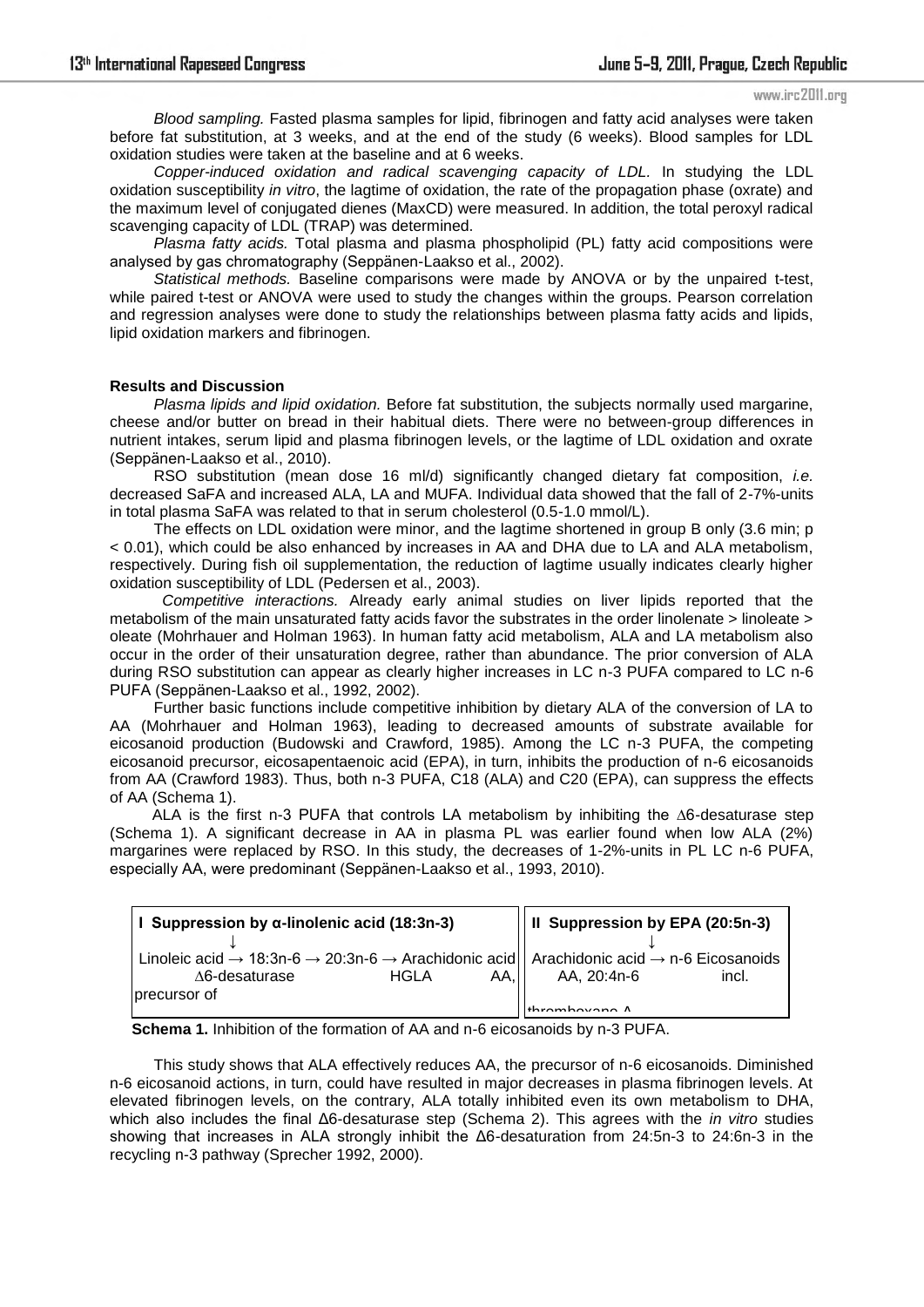



**Schema 2.** Inhibition of PUFA pathways by **D-linolenic acid at elevated fibrinogen levels.** 

The results reveal that plasma AA and DHA levels are strictly controlled by ALA under elevated fibrinogen conditions, in particular. Such conditions found in prothrombotic and proinflammatory states may reflect a serious state in the body. Thus, the reduction of both AA and DHA can be protective in order to avoid drastic changes in the hemostatic balance. In addition, the average AA/DHA ratio remained unchanged during RSO substitution  $(0 - 6 w$  range: 2.60 - 2.65; n = 16; ns), while at lower fibrinogen levels (n = 26), the ratio decreased from 2.83 to 2.70 (3 w; p < 0.05) and 2.66 (6 w; p = 0.01), due to ALA metabolism to DHA.

## **Conclusions**

The fatty acid composition of canola-type rapeseed oil, containing moderate amounts of linoleic and  $\Box$ -linolenic acids in a ratio of 2:1 combined with high oleic acid content, best meets the basic requirements of essential fatty acids in the body.

 $\Box$ -Linolenic acid exhibits new significant functions by initiating the reducing process of elevated fibrinogen, through effective competitive inhibition of n-6 PUFA, and, finally, by regulating LC n-6/n-3 PUFA ratio, all contributing desirable impact on hemostatic balance.

## **Acknowledgement**

The study was supported by grants from the Technology Development Centre (TEKES, Finland), the Finnish Foundation of Cardiovascular Research, the Finnish Cultural Foundation, the Juho Vainio Foundation and the Medical Research Fund of the Tampere University Hospital.

## **References**

- Budowski P, Crawford MA (1985).  $\square$ -Linolenic acid as a regulator of the metabolism of arachidonic acid:dietary implications of the ratio n-6:n-3 fatty acids. Proc Nutr Soc 44,221.
- Crawford MA (1983). Background to essential fatty acids and their prostanoid derivatives. BrMed Bull 39, 210.
- Danesh J, and the Fibrinogen Studies Collaboration (2005). Plasma fibrinogen level and the risk of major cardiovascular diseases and nonvascular mortality. An individual participant meta-analysis. JAMA 294, 1799.
- Klein RL, Hunter SJ, Jenkins AJ et al. (2003). Fibrinogen is a marker for nephropathy and peripheral vascular disease in type 1 diabetes. Diabetes Care 26, 1439.
- Lefevre M, Kris-Etherton PM, Zhao G, Tracy RP (2004). Dietary fatty acids, hemostasis, and cardiovascular disease risk. J Am Dietetic Assoc 104, 410.
- Mohrhauer H, Holman RT (1963). Effect of linolenic acid upon the metabolism of linoleic acid. J Nutr 81, 67.
- van Oijen M, Witteman JC, Hofman A et al. (2005). Fibrinogen is associated with an increased risk of Alzheimer disease and vascular dementia. Stroke 36, 2637.